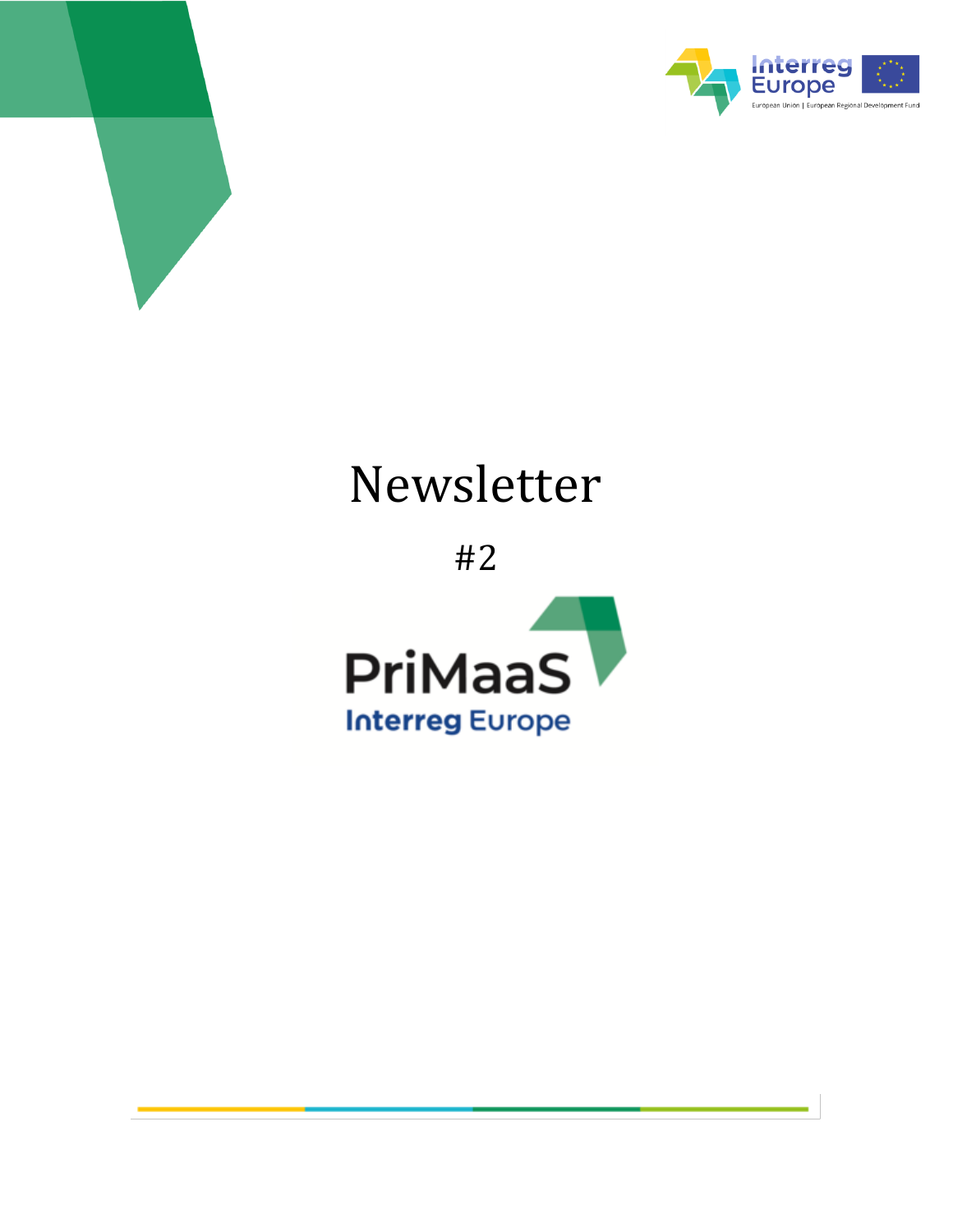

## Newsletter #2 - PriMaaS

Welcome to the second newsletter of "PriMaaS - Prioritizing low carbon mobility services for improving accessibility of citizens" project!

The main vision of PriMaaS is to promote the integration of traditional modes of public transport with personal and innovative modes, creating equitable mobility services that are truly focused on citizens' needs. PriMaaS aims to promote inter-organizational collaboration and build trust between key stakeholders (transport authorities, mobility operators and service providers, and consumer protection organizations).

In this newsletter, you can find interesting news, initiatives developed by the consortium, or upcoming events.





### 14<sup>th</sup> July 2020 - online, Portuguese Stakeholders

The 2nd Stakeholders Meeting of PriMaaS project in Portugal took place on 14th July with the participation of relevant actors from the Centre Region such as CIM COIMBRA, Metro Mondego, SA, TRANSDEV and CP.

The main objective of this session was to bring together different personalities that work in the context of transport and Mobility as a Service and share their experience in this sector. The session had the participation and contribution of the following stakeholders:

- Jorge Brito, Executive Secretary of CIM Coimbra Region who brought us the theme "Impact of COVID-19 in public transports of CIM Coimbra Region";
- João Marrana, Chairman of the Board of Directors of Metro Mondego, SA talked about "Tariff Integration as a Catalyst for Change";
- João Lino, Commercial and Development Director of Transdev who approached the subject "Impact of COVID-19 on Transdev";
- Pedro Jesus, responsible for the "Digitization, Operational Projects and Sales Network" area integrated in the "Operations and Commercial" Department in CP talked about "Intelligent Mobility: challenges and implications".

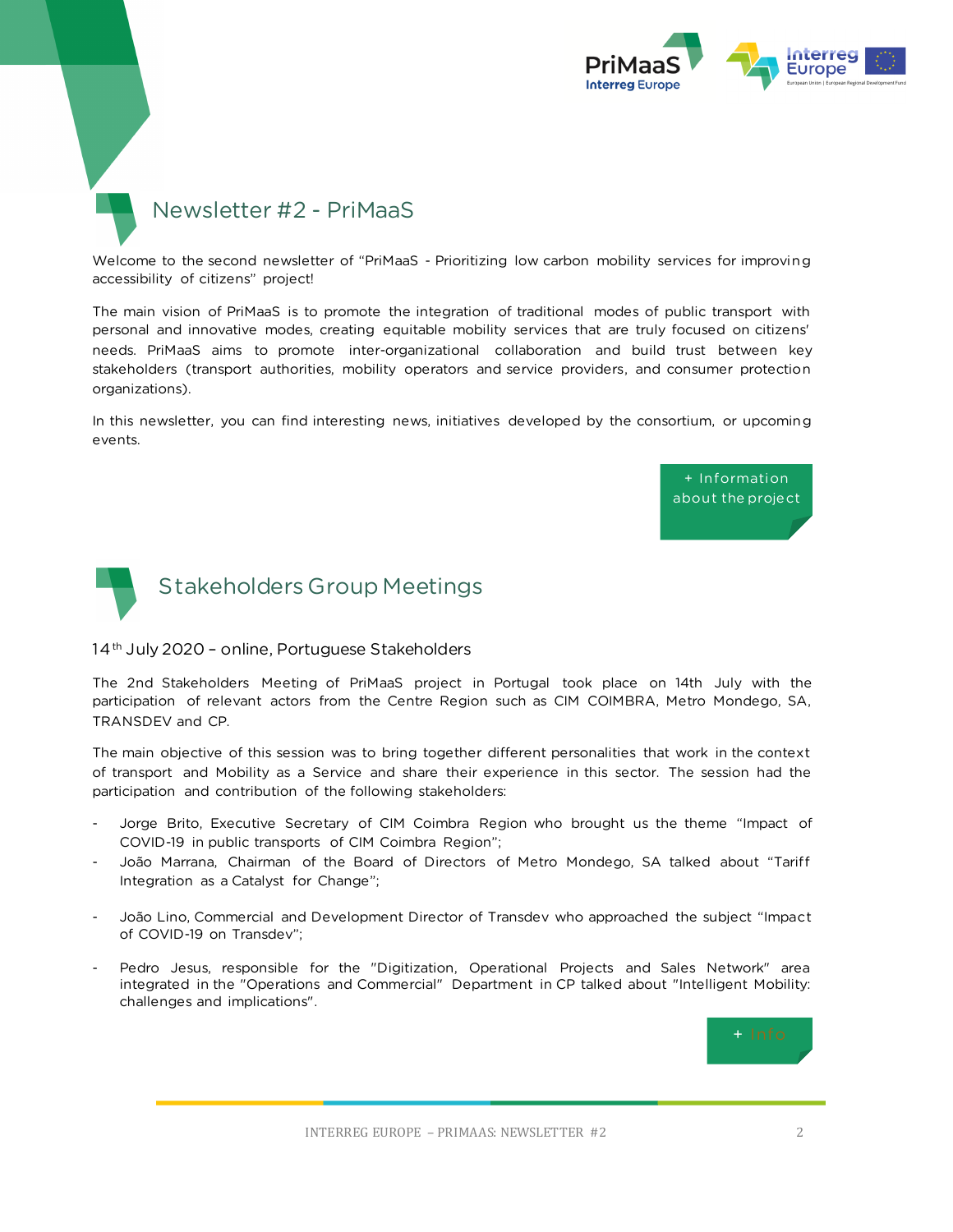



### 16th October 2020 – online, Italian Stakeholders

On October 16th, the second Italian Regional Stakeholders Meeting took place as a virtual event, with the main objective of providing Italian stakeholders a "state of play" of the PriMaaS project results. It was also an opportunity to exchange ideas with stakeholders on the subject of the moment: perspectives and solutions that each stakeholder has developed to ensure interoperability of systems and data sharing at this stage when everything is inevitably virtual.

There was a high-level participation and exceptional enthusiasm from more than 20 stakeholder from different Italian regions (Interreg Italy-France Maritime MOBIMART project coordinator (Tuscany Region), Local Public Administrations, Public Transport operators, IT/ITS organizations and mobility solution developers.

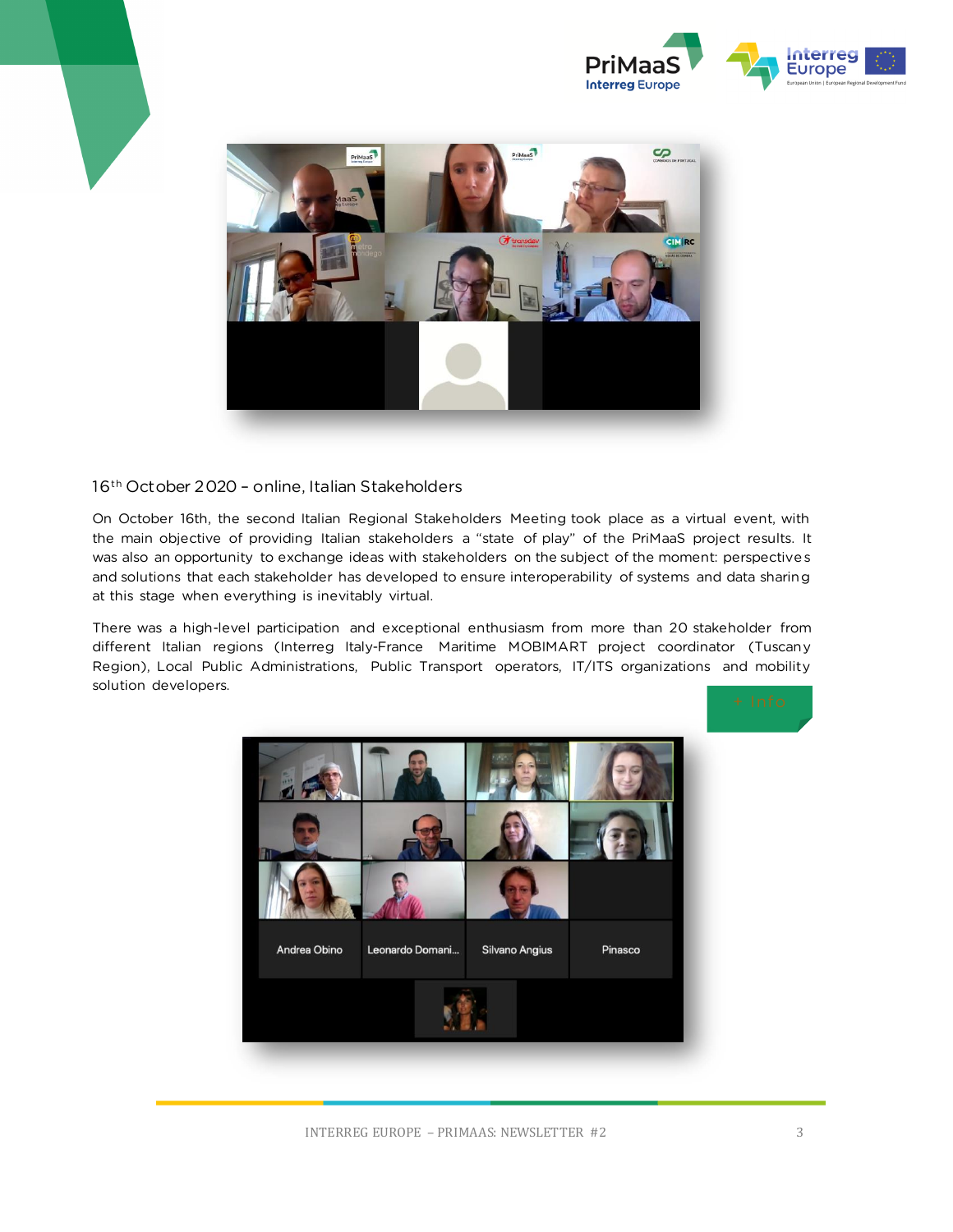

## Steering Group Meetings

## 13th October 2020 – Steering Group Meeting - Online

On the last 13<sup>th</sup> of October, PriMaaS Steering Group met online to evaluate project status and to discuss possible solutions to minimize the negative impact of COVID-19 pandemic on project activities.

The meeting began with an analysis of the project status at technical and financial level. Partners shared their difficulties on carrying out the planned work, since many of the presential meetings between project partners were not possible to organize due to the COVID-19 pandemic. Therefore, there was an effort of the consortium to try to adapt the planned actions to the new reality, carrying out some of the work in online format. Considering this, partners presented and discussed possible measures to overcome these challenges in order to ensure that all the planned work will be conclude.



14<sup>th</sup> July 2020 - Interview to João Marrana, Chairman of the Board of Directors Metro Mondego, SA

Márcia Oliveira from CIM Coimbra Region interviewed João Marrana - Chairman of the Board of Directors of Metro Mondego, SA. In this interview João Marrana shared his knowledge and experience in the context of Mobility as a Service and expressed his opinion on the future of MaaS platforms and their geographical limit of integration in Portugal. Subsequently he also described what are, in his opinion, the most significant difficulties in the integration of mobility services in Portugal.

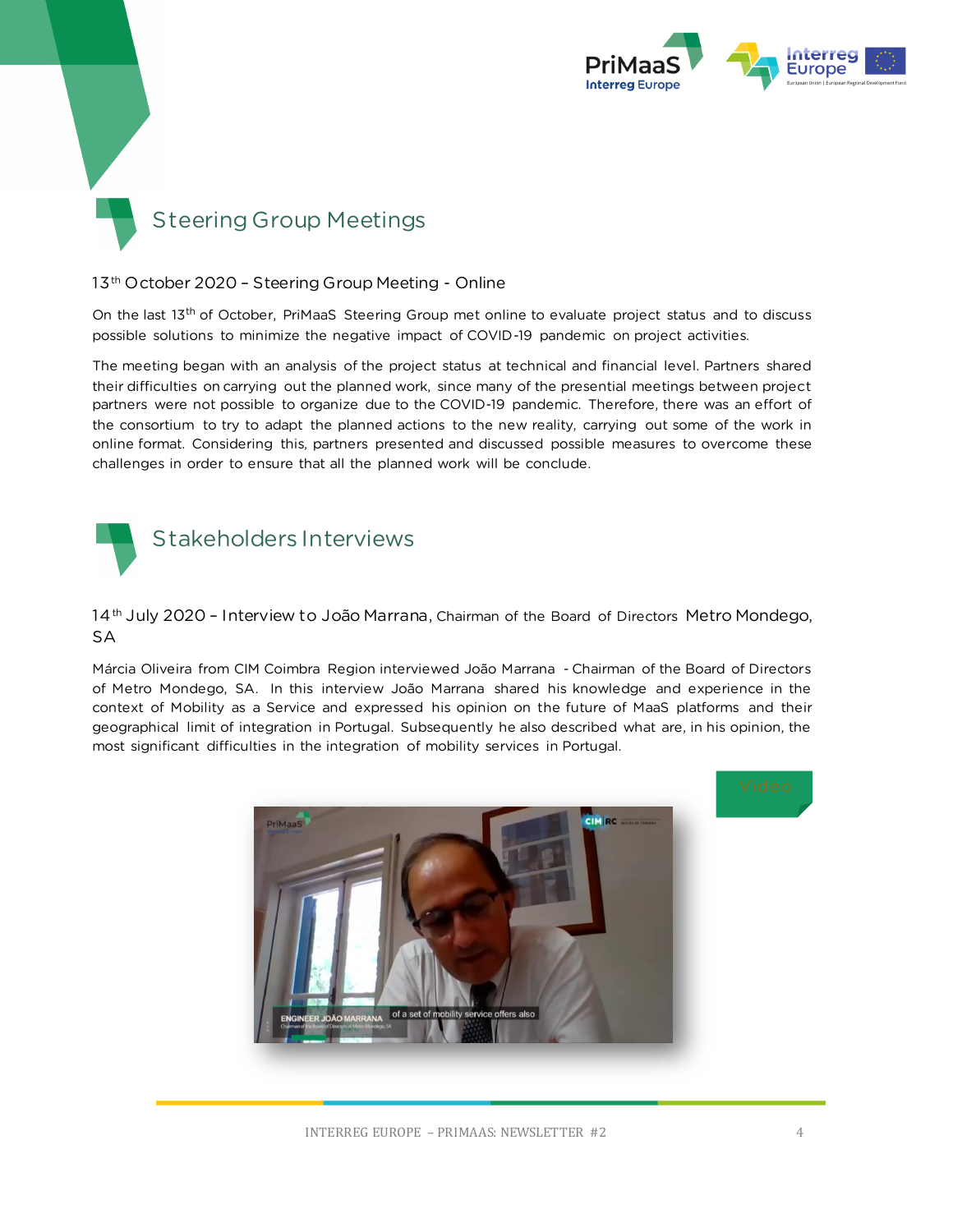

25<sup>th</sup> August 2020 - Interview to Professor Timo Liljamo, Professor of Civil Engineering in Tampere University and member of the Research Group: Transport Research Centre Verne

Mikko Vallbacka from Council of Tampere Region (Finland) - interviewed Professor Timo Liljamo from Tampere University and a member of the Transport Research Centre Verne. Professor Timo Liljamo shared his experience and results achieved within a research he conducted on "Potentially user groups of Mobility as a Service in Finland", highlighting that there are still some aspects that need to be consolidated and that in the Transport Research Center Verne they now intend to go deeper the study and research from the point of view of the user of MaaS platforms.



7 th September 2020 – Interview to Karhula Kaisa, Passanger Transport Engineer in Tuomi Logistiika.

Mikko Vallbacka from Council of Tampere Region (Finland) interviewed Karhula kaisa, Urban Mobility expert currently working as a Passenger Transport Engineer in Tuomi Logistiikka.

Karhula Kaisa has been working with different mobility development projects aiming to create more sustainable traffic systems. In this interview Karhula Kaisa talked about the Transport Services that her company Tuomi Logistiika provides to the Region. And she also shared her perspective on the main needs of transport in rural areas, mentioning some of the results and lessons learned from a project in which she was involved about "Creating mobility services in rural areas".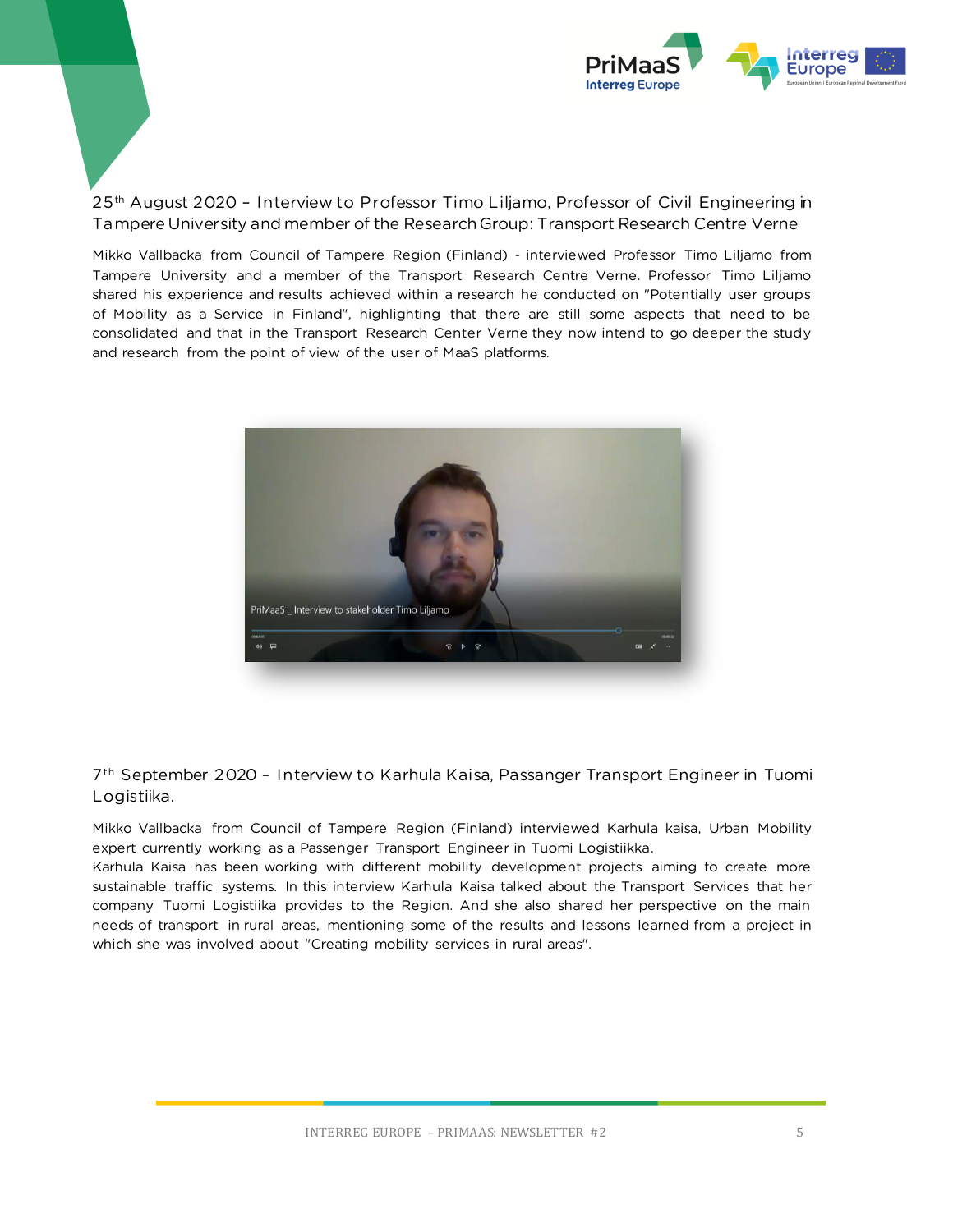



22<sup>nd</sup> October 2020 - Interview to Gabriella Rolandelli, Department of Infrastructure and Transport – Liguria region

Raffaele Cattani from Liguria Region (Italy) interviewed Gabriella Rolandelli - Director of Infrastructure and Transport department in Liguria Region.

In the interview, Gabriella Rolandelli shared her experience and perspective as the person in charge of all the infrastructure and transport in the Liguria Region, namely about their public transport activity in the Region. She also shared her views on the development of Mobility as a Service in the Liguria region, and the main prospects for the future in this area.

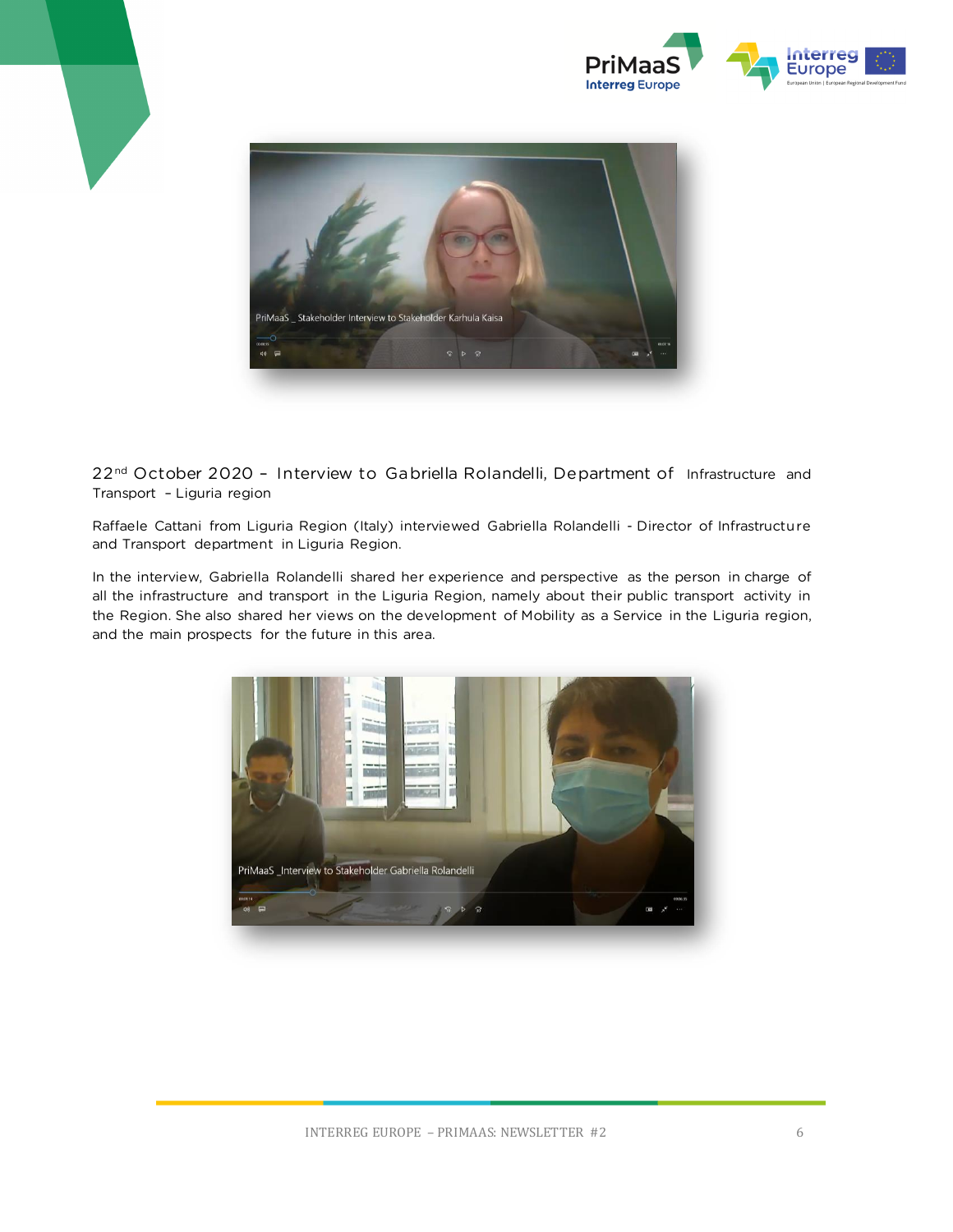



CIM COIMBRA and TTS Italy prepared two Policy Briefs about the Mobility as a Service (MaaS) Context in their region and relevant policies and good practices for its development and implementation.

The document prepared by CIM COIMBRA presents the state of development and implementation of mobility as a service in the Coimbra Region, and also the importance of the regional policy support for the development and implementation of Low Carbon MaaS in Coimbra Region.

Policy Brief 2, prepared by TTS Italy, discusses about how Italy is dealing and overcoming the negative impact of COVID-19 pandemic in the transport sector.

Both can be consulted on the project website.





#### 2 nd and 3rd of December 2020 – Exchange of Experience Event – Online

On 2<sup>nd</sup> and 3<sup>rd</sup> of December an online event will take place, organized by the partner PP7 - Liguria Region of PriMaaS project in partnership with the projects MOBIMART – "Interoperability and development of a cross-border Travel Planner to reduce distances" and MOBIMART PLUS – "The challenge of integrated intermodal cross-border ticketing". The event will have the intervention and sharing of knowledge and experience of several relevant stakeholders from the different Regions of this project's consortium. The participants will share their vision within sever topics related to the theme of transports and mobility. Follow our website and communication channels where we will publish more information soon.